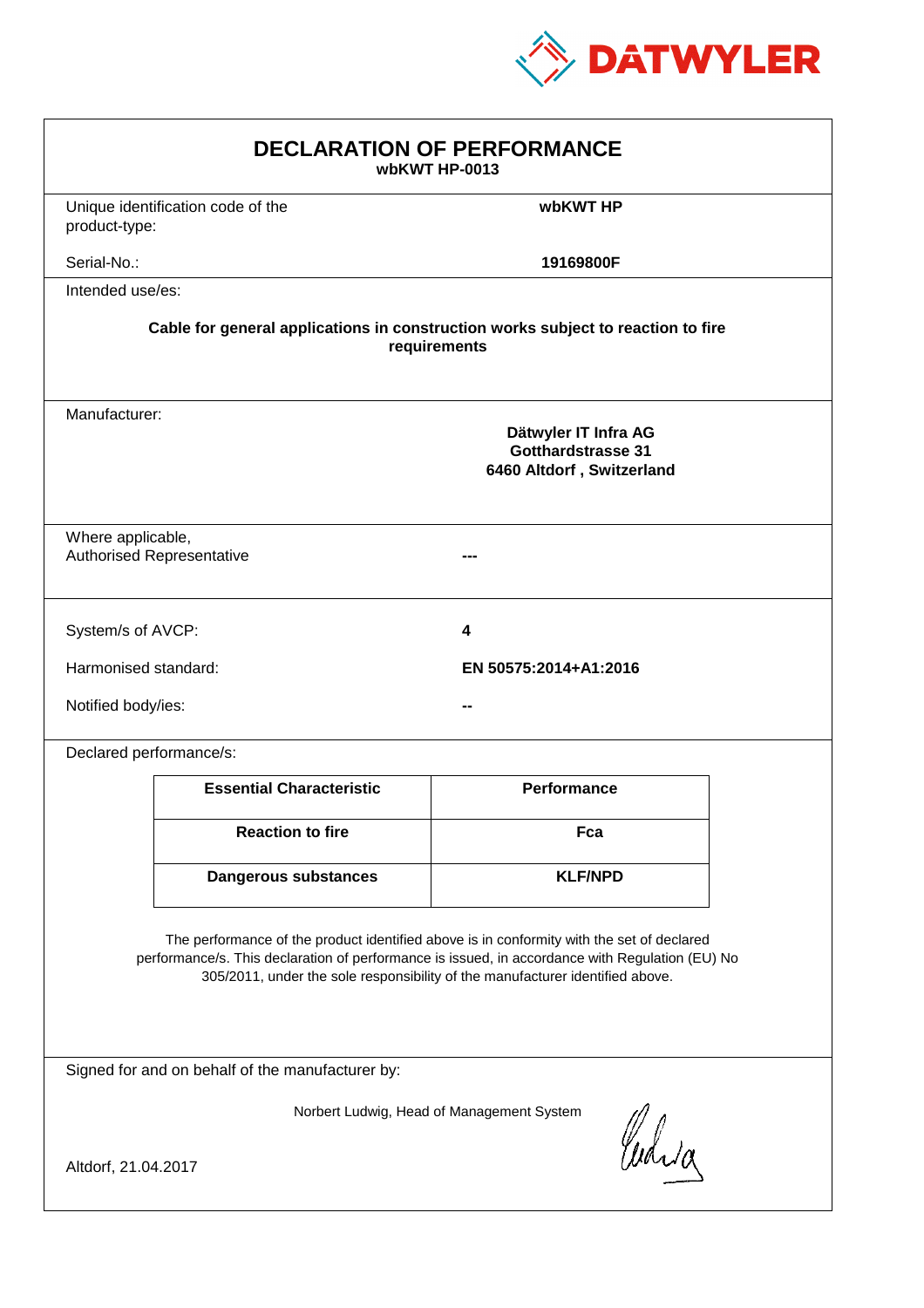

| LEISTUNGSERKLÄRUNG<br>wbKWT HP-0013                                                                                                                                                                                                                        |                                             |                                                                                |  |  |
|------------------------------------------------------------------------------------------------------------------------------------------------------------------------------------------------------------------------------------------------------------|---------------------------------------------|--------------------------------------------------------------------------------|--|--|
|                                                                                                                                                                                                                                                            | Eindeutiger Kenncode des Produkttyps:       | wbKWT HP                                                                       |  |  |
| Serien-Nr.:                                                                                                                                                                                                                                                |                                             | 19169800F                                                                      |  |  |
| Verwendungszweck(e):                                                                                                                                                                                                                                       |                                             |                                                                                |  |  |
| Kabel/Leitung für allgemeine Anwendungen in Bauwerken in Bezug auf die<br>Anforderungen an das Brandverhalten                                                                                                                                              |                                             |                                                                                |  |  |
| Hersteller:                                                                                                                                                                                                                                                |                                             | Dätwyler IT Infra AG<br><b>Gotthardstrasse 31</b><br>6460 Altdorf, Switzerland |  |  |
|                                                                                                                                                                                                                                                            | Wo anwendbar, Bevollmächtigter:             |                                                                                |  |  |
| Leistungsbeständigkeit:                                                                                                                                                                                                                                    | System(e) zur Bewertung und Überprüfung der | 4                                                                              |  |  |
| Harmonisierte Norm:                                                                                                                                                                                                                                        |                                             | EN 50575:2014+A1:2016                                                          |  |  |
| Notifizierte Stelle(n):                                                                                                                                                                                                                                    |                                             |                                                                                |  |  |
| Erklärte Leistung(en):                                                                                                                                                                                                                                     |                                             |                                                                                |  |  |
|                                                                                                                                                                                                                                                            | <b>Wesentliche Merkmale</b>                 | Leistung                                                                       |  |  |
|                                                                                                                                                                                                                                                            | <b>Brandverhalten</b>                       | Fca                                                                            |  |  |
|                                                                                                                                                                                                                                                            | Gefährliche Stoffe                          | <b>KLF/NPD</b>                                                                 |  |  |
| Die Leistung des vorstehenden Produkts entspricht der erklärten Leistung/den erklärten<br>Leistungen. Für die Erstellung der Leistungserklärung im Einklang mit der Verordnung (EU) Nr.<br>305/2011 ist allein der obengenannte Hersteller verantwortlich. |                                             |                                                                                |  |  |
| Unterzeichnet für den Hersteller und im Namen des Herstellers von:                                                                                                                                                                                         |                                             |                                                                                |  |  |
| Norbert Ludwig, Head of Management System<br>Curia<br>Altdorf, 21.04.2017                                                                                                                                                                                  |                                             |                                                                                |  |  |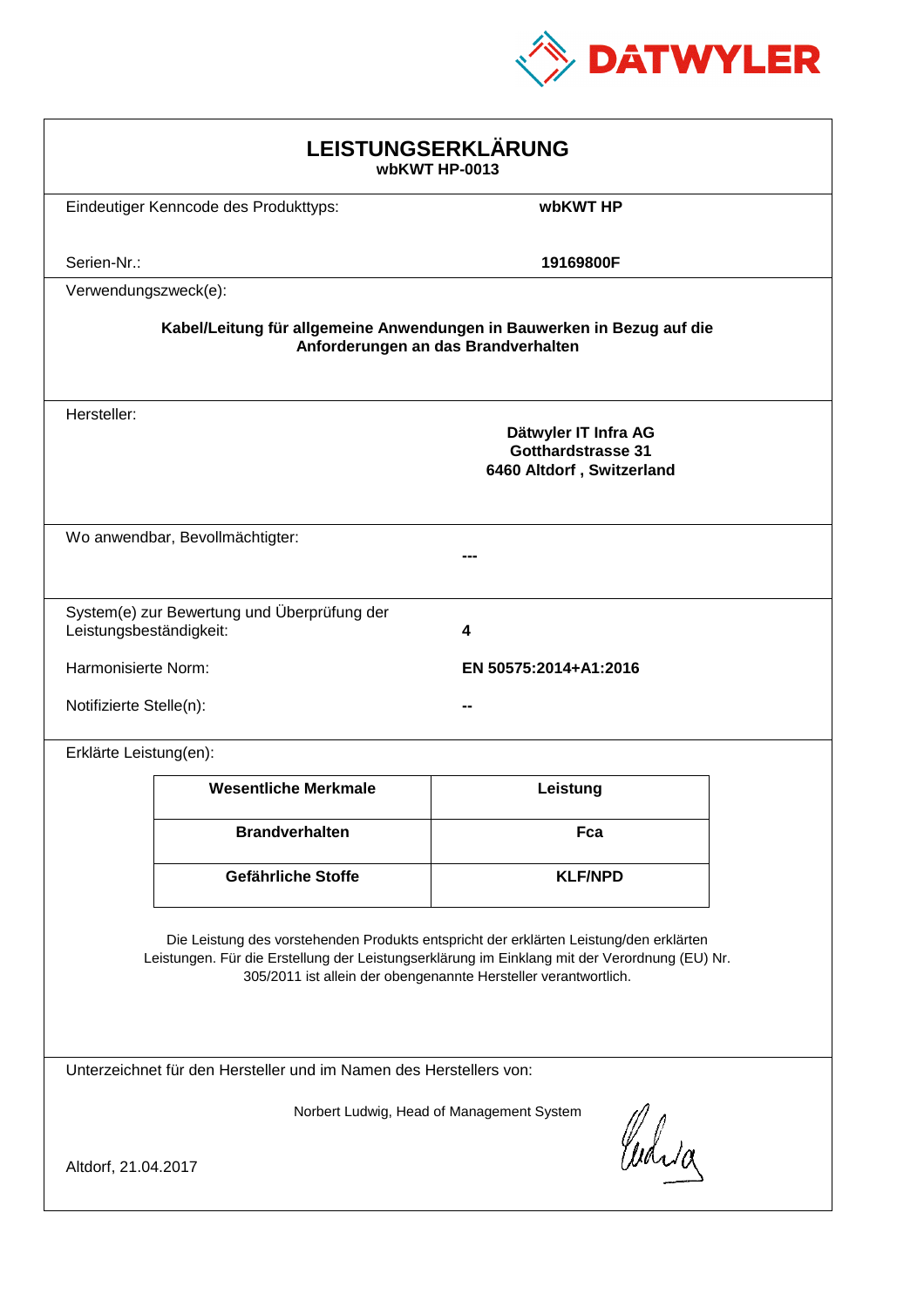

| <b>PRESTATIEVERKLARING</b><br>wbKWT HP-0013                                                                                                                                                                                                                                 |                                                                         |                                                                         |  |  |
|-----------------------------------------------------------------------------------------------------------------------------------------------------------------------------------------------------------------------------------------------------------------------------|-------------------------------------------------------------------------|-------------------------------------------------------------------------|--|--|
| producttype:                                                                                                                                                                                                                                                                | Unieke identificatiecode van het                                        | wbKWT HP                                                                |  |  |
| Serienr.:                                                                                                                                                                                                                                                                   |                                                                         | 19169800F                                                               |  |  |
| Beoogd(e) gebruik(en):                                                                                                                                                                                                                                                      |                                                                         |                                                                         |  |  |
| Kabels voor algemene toepassingen in bouwwerken die onder<br>voorschriften inzake materiaalgedrag bij brand vallen                                                                                                                                                          |                                                                         |                                                                         |  |  |
| Fabrikant:                                                                                                                                                                                                                                                                  |                                                                         | Dätwyler IT Infra AG<br>Gotthardstrasse 31<br>6460 Altdorf, Switzerland |  |  |
|                                                                                                                                                                                                                                                                             | indien van toepassing, Gemachtigde:                                     |                                                                         |  |  |
| prestatiebestendigheid:<br>Geharmoniseerde norm:<br>Aangemelde instantie(s):                                                                                                                                                                                                | Het systeem of de systemen voor de<br>beoordeling en verificatie van de | 4<br>EN 50575:2014+A1:2016                                              |  |  |
| Aangegeven prestatie(s)                                                                                                                                                                                                                                                     |                                                                         |                                                                         |  |  |
|                                                                                                                                                                                                                                                                             | Essentiële kenmerken                                                    | <b>Prestatie</b>                                                        |  |  |
|                                                                                                                                                                                                                                                                             | <b>Brandreactie</b>                                                     | Fca                                                                     |  |  |
|                                                                                                                                                                                                                                                                             | Gevaarlijke stoffen                                                     | <b>KLF/NPD</b>                                                          |  |  |
| De prestaties van het hierboven omschreven product zijn conform de aangegeven prestaties. Deze<br>prestatieverklaring wordt in overeenstemming met Verordening (EU) nr. 305/2011 onder de exclusieve<br>verantwoordelijkheid van de hierboven vermelde fabrikant verstrekt. |                                                                         |                                                                         |  |  |
| Ondertekend voor en namens de fabrikant door:                                                                                                                                                                                                                               |                                                                         |                                                                         |  |  |
| Norbert Ludwig, Head of Management System<br>Curia<br>Altdorf, 21.04.2017                                                                                                                                                                                                   |                                                                         |                                                                         |  |  |
|                                                                                                                                                                                                                                                                             |                                                                         |                                                                         |  |  |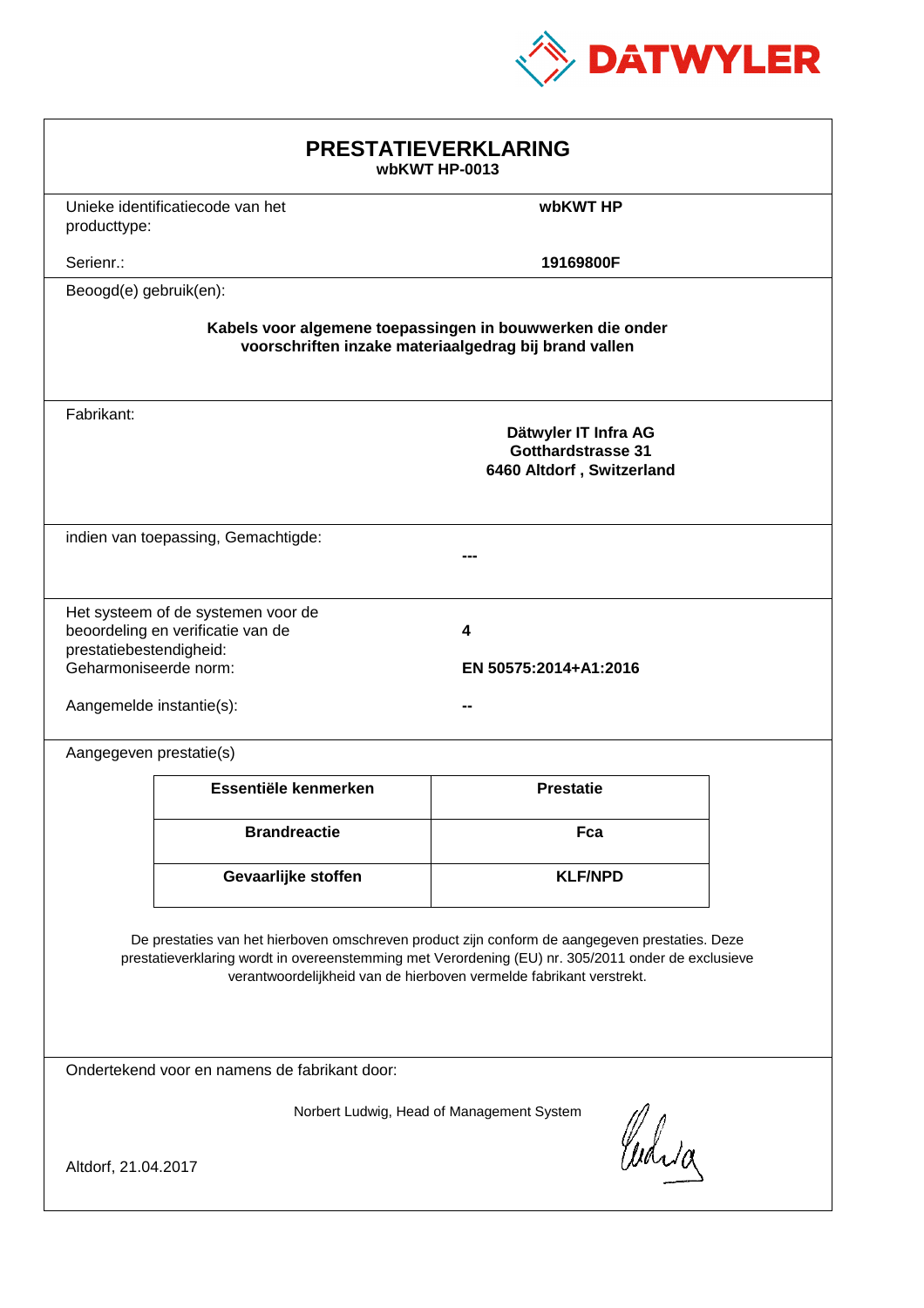

| DÉCLARATION DES PERFORMANCES<br>wbKWT HP-0013                                                                                                                                                                                                                    |                                                                                                                |                                                                                |  |  |  |
|------------------------------------------------------------------------------------------------------------------------------------------------------------------------------------------------------------------------------------------------------------------|----------------------------------------------------------------------------------------------------------------|--------------------------------------------------------------------------------|--|--|--|
| produit type:                                                                                                                                                                                                                                                    | Code d'identification unique du                                                                                | wbKWT HP                                                                       |  |  |  |
| Numéro de série:                                                                                                                                                                                                                                                 |                                                                                                                | 19169800F                                                                      |  |  |  |
| Usage(s) prévu(s):                                                                                                                                                                                                                                               |                                                                                                                |                                                                                |  |  |  |
|                                                                                                                                                                                                                                                                  | Câble pour applications générales dans les ouvrages de construction soumis<br>aux exigences de réaction au feu |                                                                                |  |  |  |
| Fabricant:                                                                                                                                                                                                                                                       |                                                                                                                | Dätwyler IT Infra AG<br><b>Gotthardstrasse 31</b><br>6460 Altdorf, Switzerland |  |  |  |
|                                                                                                                                                                                                                                                                  | Le cas échéant, Mandataire                                                                                     |                                                                                |  |  |  |
| performances:<br>Norme harmonisée:<br>Organisme(s) notifié(s):                                                                                                                                                                                                   | Système(s) d'évaluation et de<br>vérification de la constance des                                              | 4<br>EN 50575:2014+A1:2016                                                     |  |  |  |
|                                                                                                                                                                                                                                                                  | Performance(s) déclarée(s):                                                                                    |                                                                                |  |  |  |
|                                                                                                                                                                                                                                                                  | Caractéristique essentielle                                                                                    | <b>Performance</b>                                                             |  |  |  |
|                                                                                                                                                                                                                                                                  | Réaction au feu                                                                                                | Fca                                                                            |  |  |  |
|                                                                                                                                                                                                                                                                  | <b>Substances dangereuses</b>                                                                                  | <b>KLF/NPD</b>                                                                 |  |  |  |
| Les performances du produit identifié ci-dessus sont conformes aux performances déclarées.<br>Conformément au règlement (UE) no 305/2011, la présente déclaration des performances est<br>établie sous la seule responsabilité du fabricant mentionné ci-dessus. |                                                                                                                |                                                                                |  |  |  |
| Signé pour le fabricant et en son nom par:                                                                                                                                                                                                                       |                                                                                                                |                                                                                |  |  |  |
| Altdorf, 21.04.2017                                                                                                                                                                                                                                              |                                                                                                                | Norbert Ludwig, Head of Management System<br>Curia                             |  |  |  |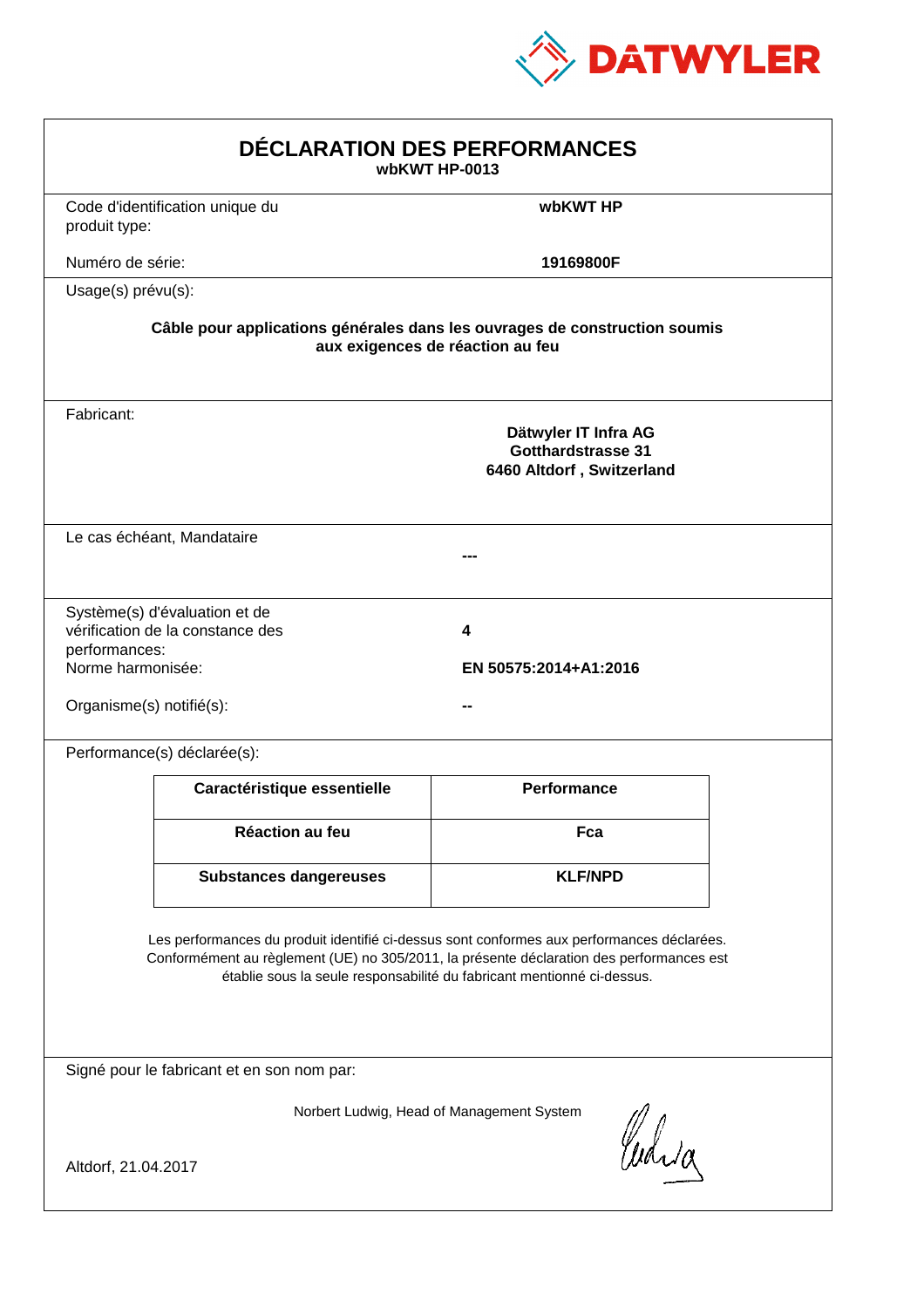

| <b>DECLARACIÓN DE PRESTACIONES</b><br>wbKWT HP-0013                                                                                                                                                                                                                                            |                                                                                                        |                            |  |  |  |
|------------------------------------------------------------------------------------------------------------------------------------------------------------------------------------------------------------------------------------------------------------------------------------------------|--------------------------------------------------------------------------------------------------------|----------------------------|--|--|--|
| producto tipo:                                                                                                                                                                                                                                                                                 | Código de identificación única del                                                                     | wbKWT HP                   |  |  |  |
| Número de serie:                                                                                                                                                                                                                                                                               |                                                                                                        | 19169800F                  |  |  |  |
| Usos previstos:                                                                                                                                                                                                                                                                                |                                                                                                        |                            |  |  |  |
|                                                                                                                                                                                                                                                                                                | Cable sujeto a requisitos de reacción al fuego para aplicaciones generales en obras<br>de construcción |                            |  |  |  |
| Fabricante:                                                                                                                                                                                                                                                                                    | Dätwyler IT Infra AG<br><b>Gotthardstrasse 31</b><br>6460 Altdorf, Switzerland                         |                            |  |  |  |
|                                                                                                                                                                                                                                                                                                | En su caso, Representante autorizado:                                                                  |                            |  |  |  |
| (EVCP):<br>Norma armonizada:<br>Organismos notificados:                                                                                                                                                                                                                                        | Sistemas de evaluación y verificación<br>de la constancia de las prestaciones                          | 4<br>EN 50575:2014+A1:2016 |  |  |  |
|                                                                                                                                                                                                                                                                                                | Prestaciones declaradas:                                                                               |                            |  |  |  |
|                                                                                                                                                                                                                                                                                                | Característica esencial                                                                                | <b>Prestaciones</b>        |  |  |  |
|                                                                                                                                                                                                                                                                                                | Reacción al fuego                                                                                      | Fca                        |  |  |  |
|                                                                                                                                                                                                                                                                                                | <b>Sustancias peligrosas</b>                                                                           | <b>KLF/NPD</b>             |  |  |  |
| Las prestaciones del producto identificado anteriormente son conformes con el conjunto de<br>prestaciones declaradas. La presente declaración de prestaciones se emite, de conformidad con<br>el Reglamento (UE) nº 305/2011, bajo la sola responsabilidad del fabricante arriba identificado. |                                                                                                        |                            |  |  |  |
|                                                                                                                                                                                                                                                                                                | Firmado por y en nombre del fabricante por:                                                            |                            |  |  |  |
| Norbert Ludwig, Head of Management System<br>Curia<br>Altdorf, 21.04.2017                                                                                                                                                                                                                      |                                                                                                        |                            |  |  |  |